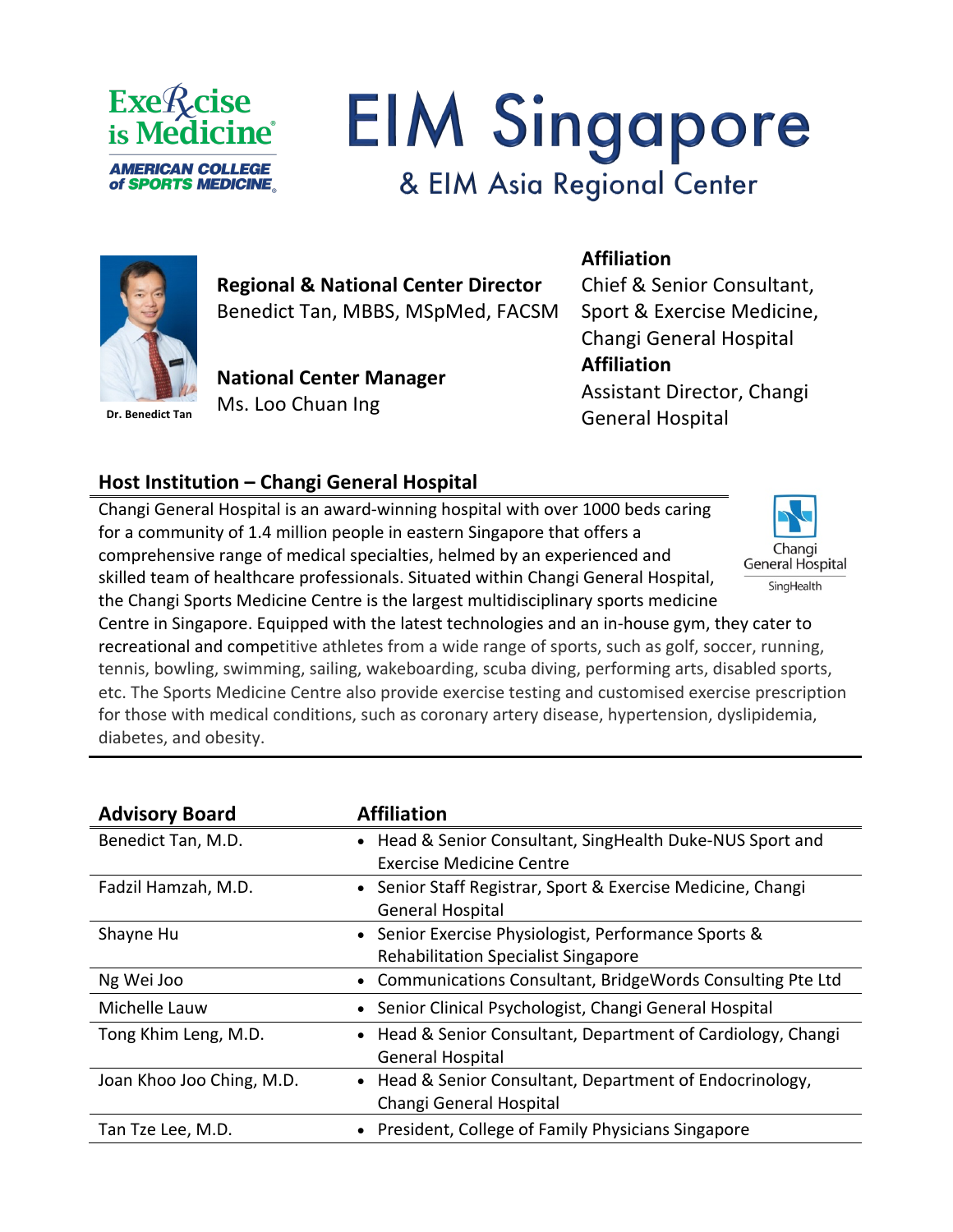| Ivy Lim, M.D.                  | • Head & Senior Consultant, Sport & Exercise Medicine, Changi                                 |
|--------------------------------|-----------------------------------------------------------------------------------------------|
|                                | General Hospital                                                                              |
| Michael Lim                    | • Pediatric Rehabilitation                                                                    |
| Elaine Lim Hsuen, M.D.         | • Senior Consultant, Division of Medical Oncology, National                                   |
|                                | <b>Cancer Centre Singapore</b>                                                                |
| Lee Eer Ling                   | • Deputy Director, Physical Activity & Weight Management                                      |
|                                | Division, Health Promotion Board                                                              |
| <b>Vincent Phang</b>           | • Managing Director, DELTA Consultancy Pte Ltd                                                |
| Hamid Rahmatullah Bin Abd      | • Associate Consultant, Orthopaedics, SengKang General                                        |
| Razak, M.D.                    | Hospital                                                                                      |
| Tay San San, M.D.              | • Senior Consultant, Rehabilitation Medicine, Changi General<br>Hospital                      |
| Ng Chung Sien, M.D.            | • Principal Staff Registrar, Sport & Exercise Medicine, Changi                                |
|                                | <b>General Hospital</b>                                                                       |
| Teresa Shiu                    | • Senior Lecturer, School of Sports, Health & Leisure, Republic                               |
|                                | Polytechnic University                                                                        |
| Dinesh Sirisena, M.D.          | Consultant, Sports Medicine Centre, Khoo Teck Puat Hospital<br>$\bullet$                      |
| Victor Tan, M.D.               | • Associate Consultant, Sport & Exercise Medicine, Changi                                     |
|                                | <b>General Hospital</b>                                                                       |
| Noel Stanley Tay Wey Tut, M.D. | • Director & Senior Consultant, Respiratory Medicine, Ng Teng<br><b>Fong General Hospital</b> |
| Peter Ting, M.D.               | • Senior Cardiologist, The Harley Street Heart and Cancer Centre                              |
| Lim Ang Tee, M.D.              | • Consultant, Sport & Exercise Medicine, Changi General<br>Hospital                           |
| Cindy Ng Li Whye, M.D.         | • Principal Physiotherapist, Department of Physiotherapy,<br>Singapore General Hospital       |
| Chiang Hock Woon, M.D.         | • Deputy Chief Executive, Sport Singapore                                                     |
| Tan Ying Xin                   | Dietitician, Dietetic Consultation, Changi General Hospital<br>$\bullet$                      |
| Mandy Zhang Jia Jia, M.D.      | • Consultant, Sport & Exercise Medicine, Changi General<br>Hospital                           |
| Huang Zhongwei, M.D.           | Clinician-scientist, Obstetrician & Gynaecology, National<br>University Health System         |
| Joshua Li Zhongyi, M.D.        | • Registrar, Sport & Exercise Medicine, Changi General Hospital                               |

#### **2022 Goals**

- Integrate the PA Vital Sign to other institutions within SingHealth
- Expand number of teaching faculty certified to lead the exercise prescription course
- Offer courses in the  $2^{nd}$  healthcare cluster (National Healthcare Group)
- Increasing EIMS brand awareness to the general public via additional community talks, activities, and engagements
- Strengthen the framework and connections between community partners and healthcare providers
- Incorporate Exercise Prescription into the curriculum of undergraduate and post graduate medical schools, as well as polytechnic undergraduate course
- Expand number of research projects with other entities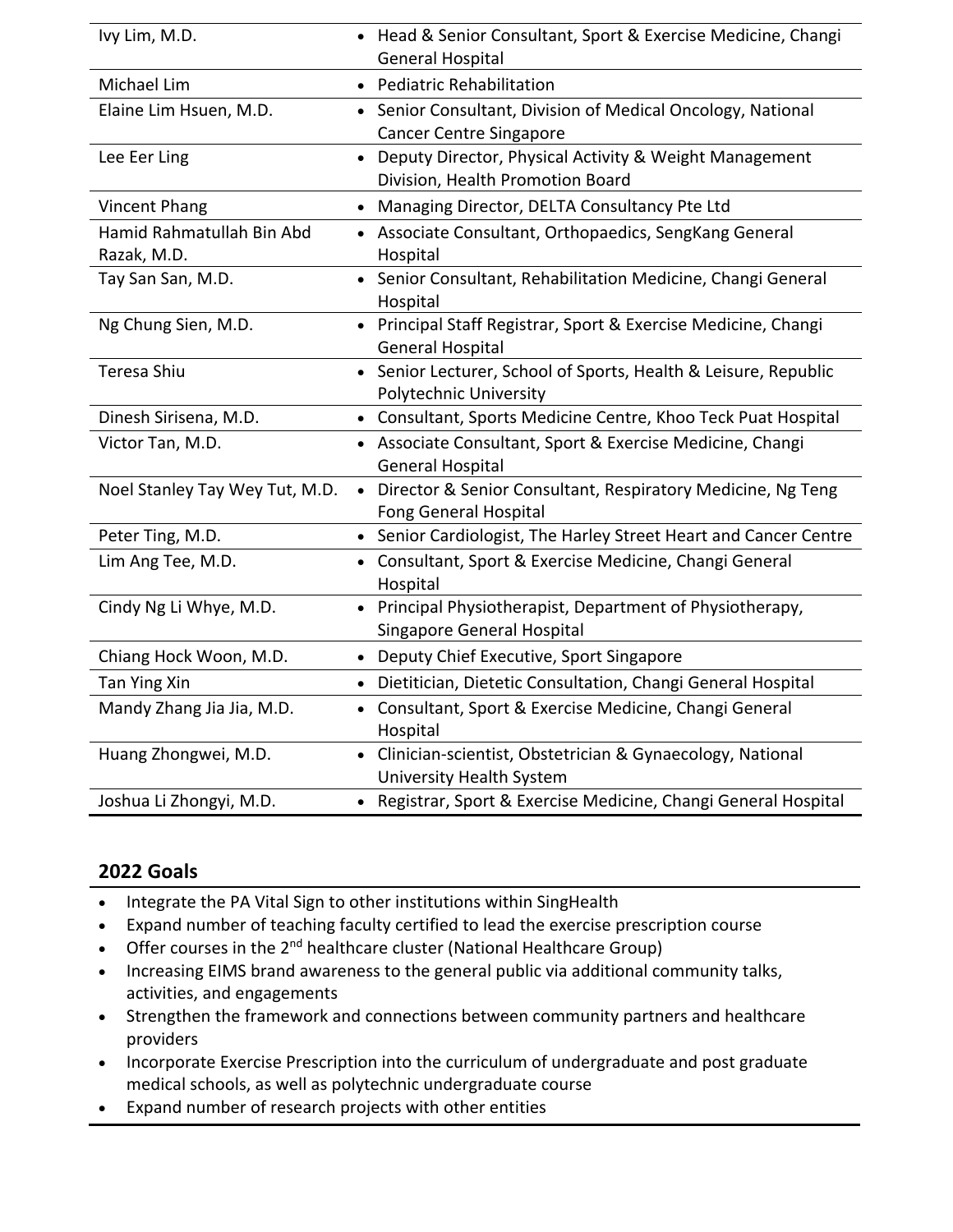### **Accomplishments to Date**

- Officially established EIM Singapore National Center (Jan 2015)
- Developed EIM Singapore website to facilitate the provision of
- referrals to between providers and patients (2018-20)
- Trained >1000 healthcare providers through the end of 2021 via inperson and virtual workshops



- $\circ$  Expanded master trainers to a 2<sup>nd</sup> healthcare cluster (National Healthcare Group) to begin offering courses in that sector in 2022
- Trained >600 exercise professionals through the end of 2021 via in-person and virtual workshops
	- o Conducted EIM courses for Singapore Nutritionist and Dietitians Association
	- $\circ$  Collaborated with National Trade Union Congress to provide subsidies to our courses (normal course and recertifications courses) to AHP and fitness trainers (2021)
	- o Trained international EIM contingents from Japan, Sri Lanka, and Taiwan
	- o Organized EIM healthcare provider and exercise professional training courses in SE Asia (Malaysia, Indonesia, Philippines, Taiwan, and Thailand) and the Middle East (Qatar)
- Rolled out phase 1 of "Physical Activity as a Vital Sign" in Changi General Hospital, which included brief training for six clinical & non-clinical departments to promote PA to patients (2017-18)
	- o Embarked (2019) and completed (2021) phase 2 of integrating the PA Vital Sign into all departments at Changi Hospital with doctors briefed on how to use the tool
	- o Establishing a referral network where providers refer patients to the EIMS website to find a suitable EIM-trained exercise professional. Likewise, exercise professionals refer their clients to the website to look for an EIM trained doctor if clients require exercise prescription from a qualified doctor (2020-present)
- Participated in creating and launching Singapore's integrated 24-hr activity guidelines (2021)
- Two EIM on Campus programs
	- $\circ$  Completed a "How to start an EIM OC Kit" to expand to other institutions (2021)
- Participated in the creation and launch of Singapore's guidelines on physical activity during pregnancy with KK Women's and Children Hospital (2020)
- Eastern Health Alliance, Southeast Community Development Council, and EIMS jointly developed and launched the Health Peers Programme (Jan 2017) to encourage residents to lead healthier lives by creating awareness on diabetes prevention and management
- Signed an MOU (July 2017) with Sport Singapore and SingHealth to develop a structured fitness pathway between providers and SportSG's first Active Health Lab at Our Tampines Hub
	- o EIMS logo is on entrances to Active Health Labs and their marketing materials (2021)
- Set-up the first EIM compliant fitness corner at Simei Park connector (March 2014)
- Published more than a dozen newspaper, magazine, and online platforms with a combined readership of >8 million individuals
- Recent Speaking Engagement:
	- o Dr Ben Tan EIM talk to Malaysian Association of Sports Medicine (2021)
	- o Dr Fadzil Hamzah EIM talk to SPIRIT International Conference (2021)
	- $\circ$  Dr Fadzil Hamzah EIM talk to 800+ people at Singapore General Hospital (2021)
	- o Dr Fadzil Hamzah "Integrating health and fitness in healthcare following COVID-19 pandemic" (ExPro Virtual Conference - May 2020)
	- o Dr Fadzil Hamzah "Beyond healthcare to health" (ExPro Virtual Conference May 2020)
	- Dr Ng Chung Sien "The Impact of Exercise and Movement Therapy on Wellness and Health" (N20 Conference in Osaka - June 2019)
	- o Dr Fadzil Hamzah "Fitness Instructor Training Programme for Patients with Chronic Diseases" (EIM Hong Kong conference - June 2019)